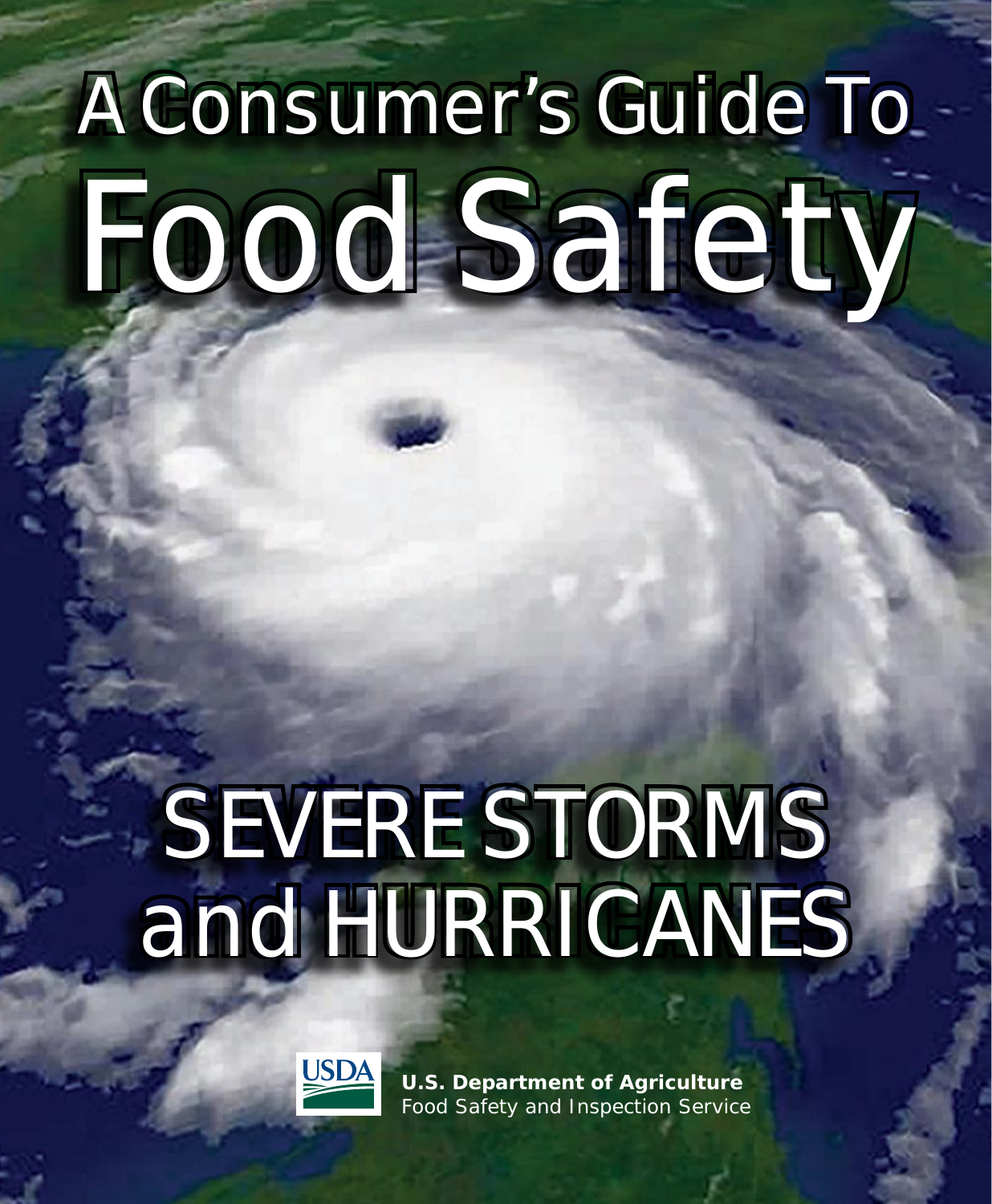## Food Safety During An Emergency

Did you know that a flood,<br>the loss of power from<br>high winds answered as sould fire, national disaster, or the loss of power from high winds, snow, or ice could jeopardize the safety of your food? Knowing how to determine if food is safe and how to

keep food safe will help minimize the potential loss of food and reduce the risk of foodborne illness. This Consumer's Guide will help you make the right decisions for keeping your family safe during an emergency.

## **Power Outages**

*We practice basic safe food handling in our daily lives, but obtaining and storing food safely becomes more challenging during a power outage or natural disasters such as hurricanes and floods.* 

#### **STEPS TO FOLLOW TO PREPARE FOR A POSSIBLE WEATHER EMERGENCY:**

 Keep an appliance thermometer in the refrigerator and freezer. An appliance thermometer will indicate the temperature in the refrigerator and freezer in case of a power outage and help determine the safety of the food.

Make sure the freezer is at 0 °F (Fahrenheit) or below and the refrigerator is at 40 °F or below.

Freeze containers of water for ice to help keep food cold in the freezer, refrigerator, or coolers after the power is out.

 $\blacktriangleright$  Freeze refrigerated items such as leftovers, milk, and fresh meat and poultry that you may

not need immediately—this helps keep them at a safe temperature longer.

Plan ahead and know where dry ice and block ice can be purchased.

Store food on shelves that will be safely out of the way of contaminated water in case of flooding.

Have coolers on hand to keep refrigerator food cold if the power will be out for more than 4 hours. Purchase or make ice cubes and store in the freezer for use in the refrigerator or in a cooler. Freeze gel packs ahead of time for use in coolers.

Group food together in the freezer—this helps the food stay cold longer.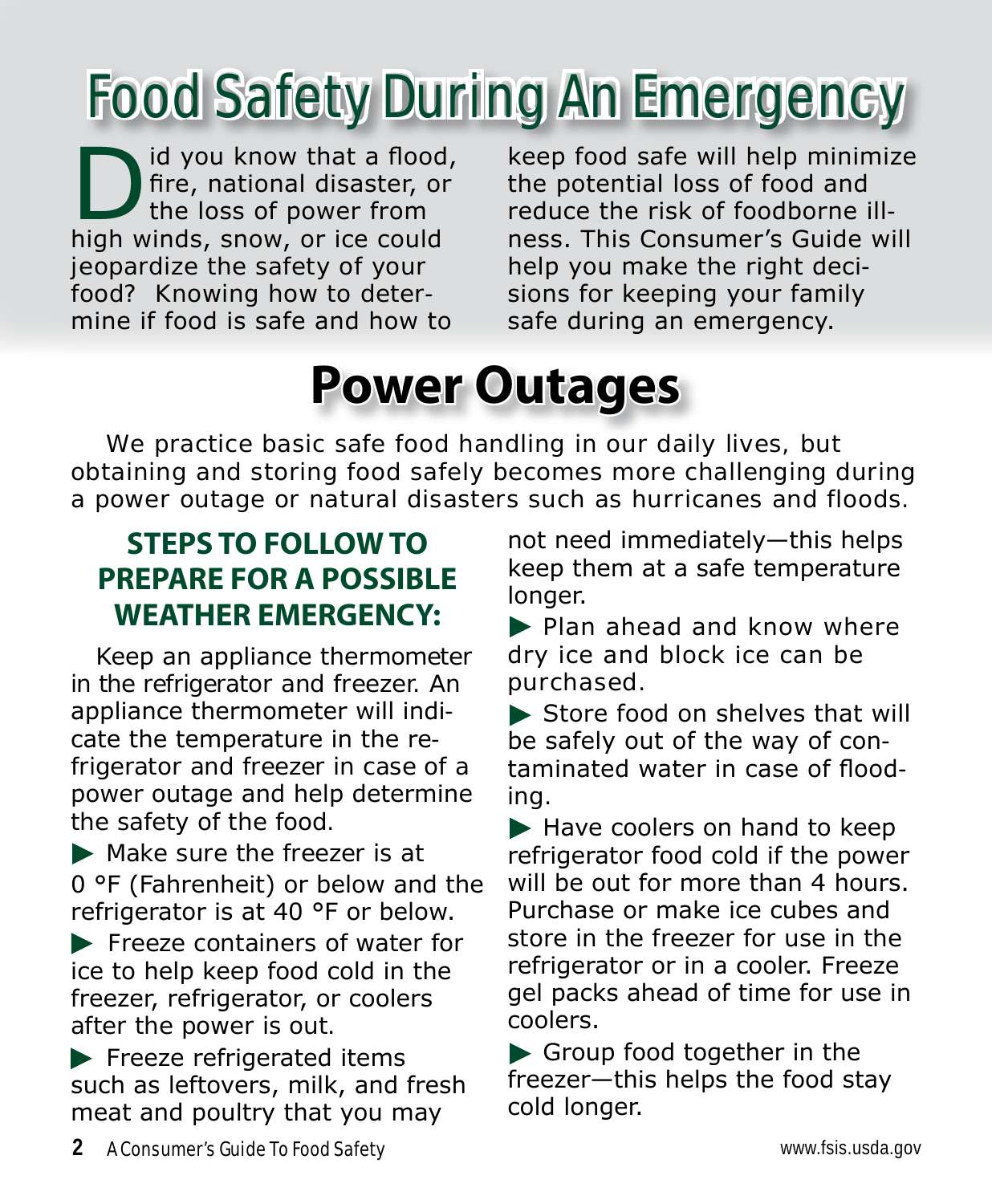Photos Courtesy of National Oceanic & Atmospheric Administration/Department of Commerce



#### **STEPS TO FOLLOW DURING AND AFTER THE WEATHER EMERGENCY:**

Never taste a food to determine its safety!

Keep the refrigerator and freezer doors closed as much as possible to maintain the cold temperature.

 $\blacktriangleright$  The refrigerator will keep food safely cold for about 4 hours if it is unopened. A full freezer will hold the temperature for approximately 48 hours (24 hours if it is half full and the door remains closed).

Food may be safely refrozen if it still contains ice crystals or is at 40 °F or below.

Obtain block ice or dry ice to keep your refrigerator and freezer as cold as possible if the power is going to be out for a prolonged period of time. Fifty pounds of dry ice should

hold an 18-cubic-foot full freezer for 2 days.

 $\blacktriangleright$  If the power has been out for several days, then check the temperature of the freezer with an appliance thermometer or food thermometer. If the food still contains ice crystals or is at 40 °F or below, the food is safe.

**If a thermometer has not** been kept in the freezer, then check each package of food to determine its safety. If the food still contains ice crystals, the food is safe.

Discard refrigerated perish- $\blacktriangleright$ able food such as meat, poultry, fish, soft cheeses, milk, eggs, leftovers, and deli items after 4 hours without power.

Drink only bottled water if  $\blacktriangleright$ flooding has occurred.

**When in Doubt, Throw it Out!**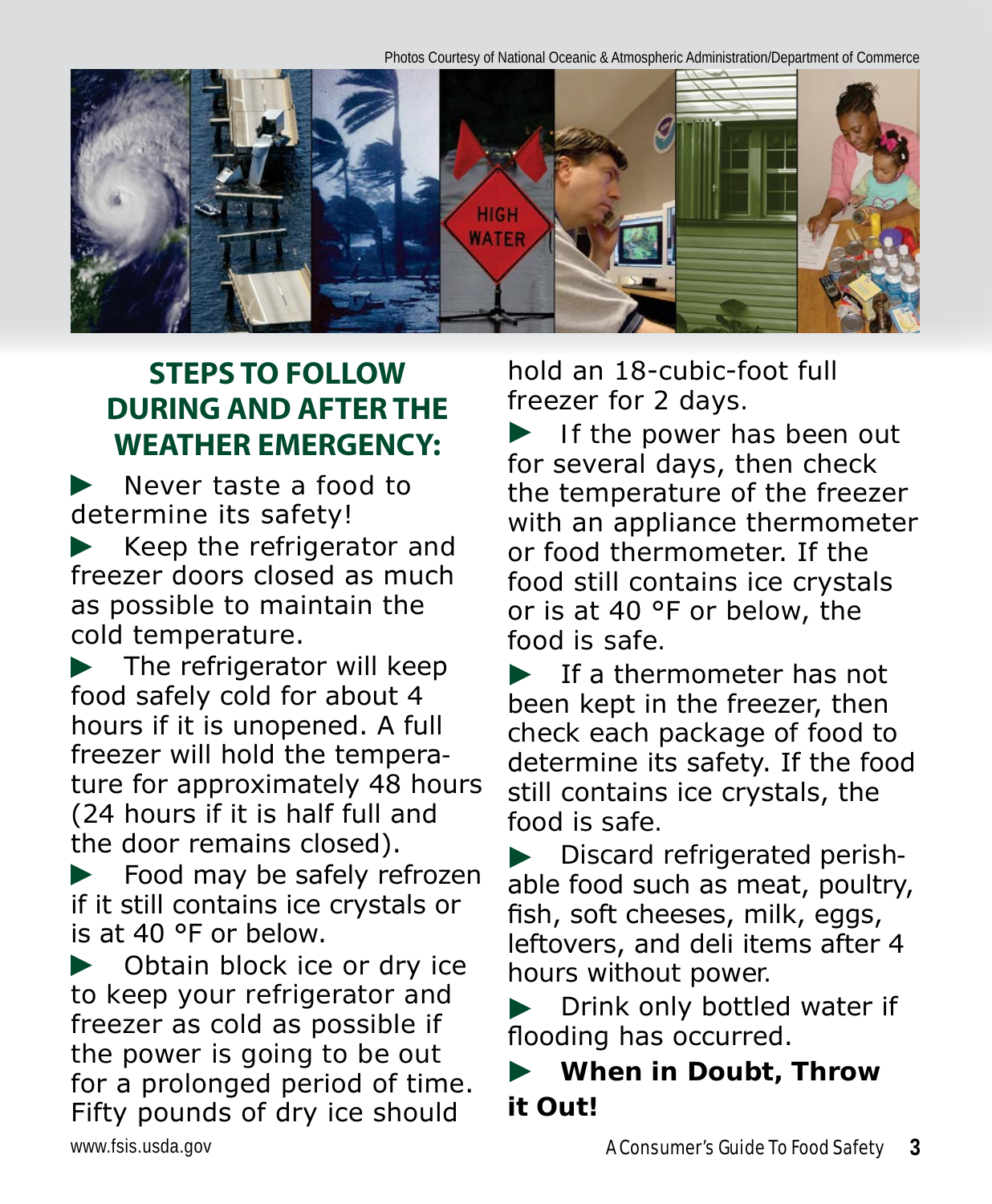## **Safety of Food in Containers Exposed to Flood Waters**

## **HOW TO DETERMINE**  WHAT FOOD **TO KEEP OR DISCARD**

▶ Do not eat any food that may have come into contact with flood water.

Discard any food that is not in a waterproof container if there is any chance that it has come into contact with flood water. Food containers that are not waterproof include those with screw-caps, snap lids, pull tops, and crimped caps. Also, discard cardboard juice/milk/ baby formula boxes and home canned foods if they have come in contact with flood water, because they cannot be effectively cleaned and sanitized.

Inspect canned foods and discard any food in damaged cans. Can damage is shown by swelling, leakage, punctures, holes, fractures, extensive deep

rusting, or crushing/denting severe enough to prevent normal stacking or opening with a manual, wheel-type can opener.

▶ Thoroughly wash metal pans, ceramic dishes, and utensils (including can openers) with soap and water, using hot water if available. Rinse and then sanitize them by boiling in clean water or immersing them for 15 minutes in a solution of 1 tablespoon of unscented, liquid chlorine bleach per gallon of drinking water (or the cleanest, clearest water available).

Thoroughly wash countertops with soap and water, using hot water if available. Rinse and then sanitize them by applying a solution of 1 tablespoon of unscented, liquid chlorine bleach per gallon of drinking water (or the cleanest, clearest water available). Allow to air-dry.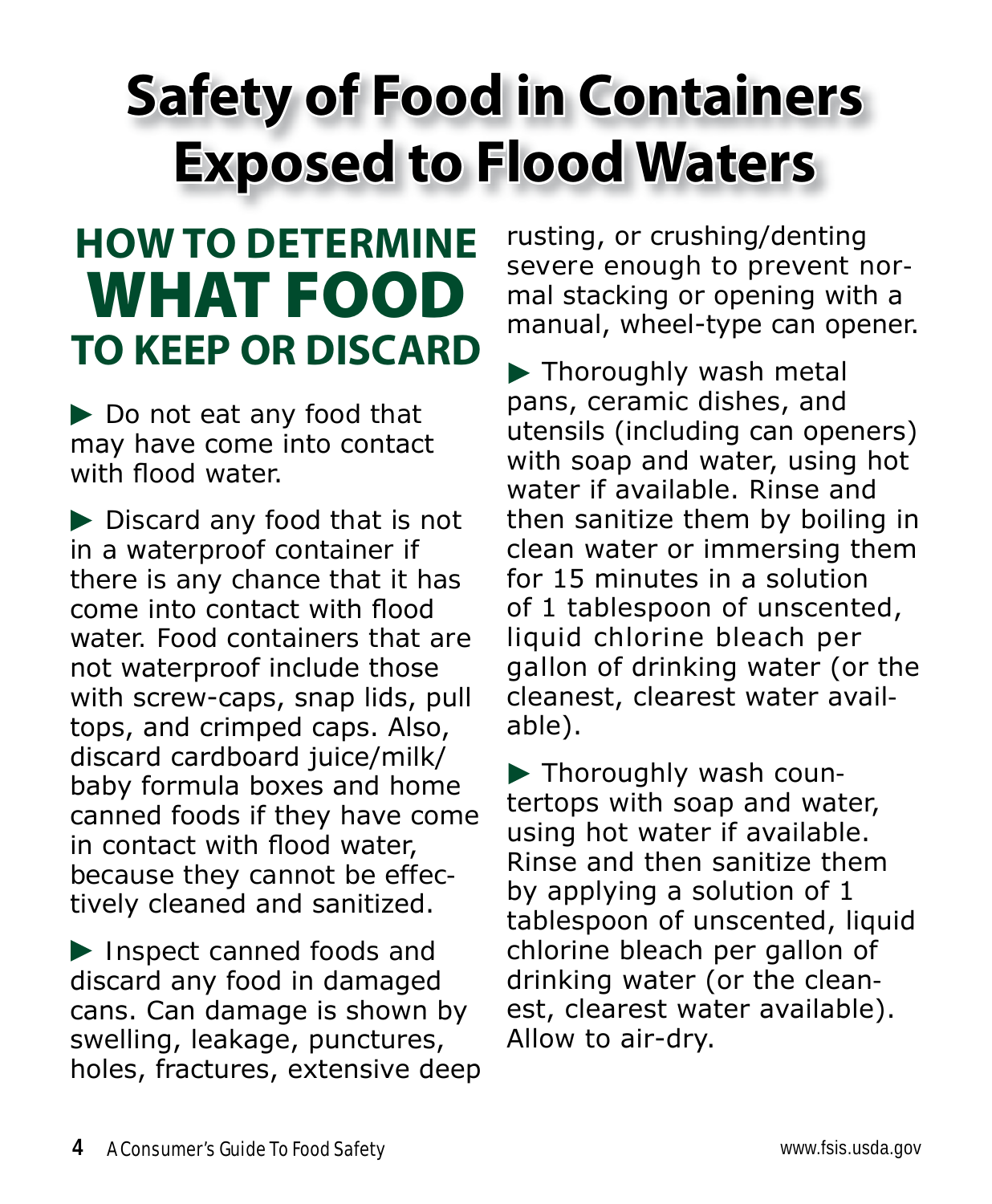#### **STEPS TO SALVAGE ALL-METAL CANS AND RETORT POUCHES**

 $\blacktriangleright$  Undamaged, commercially prepared foods in all-metal cans and retort pouches (for example, flexible, shelf-stable juice or seafood pouches) can be saved if you do the following:

- **•** Remove the labels, if they are the removable kind, since they can harbor dirt and bacteria.
- **•** Thoroughly wash the cans or retort pouches with soap and water, using hot water if it is available.
- **•** Brush or wipe away any dirt or silt.
- **•** Rinse the cans or retort pouches with water that is safe for drinking, if available, since dirt or residual soap will reduce the effectiveness of chlorine sanitation.
- **•** Then, sanitize them by immersion in one of the two following ways:

**»** Place in water and allow the water to come to a boil and continue boiling for 2 minutes, or

**»** Place in a freshly made solution consisting of 1 tablespoon of unscented, liquid chlorine bleach per gallon of drinking water (or the cleanest, clearest water available) for 15 minutes.

**•** Air-dry cans or retort pouches for a minimum of 1 hour before opening or storing.

**•** If the labels were removable, then re-label your cans or retort pouches, including the expiration date (if available), with a marker.

- **•** Food in reconditioned cans or retort pouches should be used as soon as possible, thereafter.
- **•** Any concentrated baby formula in reconditioned, all-metal containers must be diluted with clean, drinking water.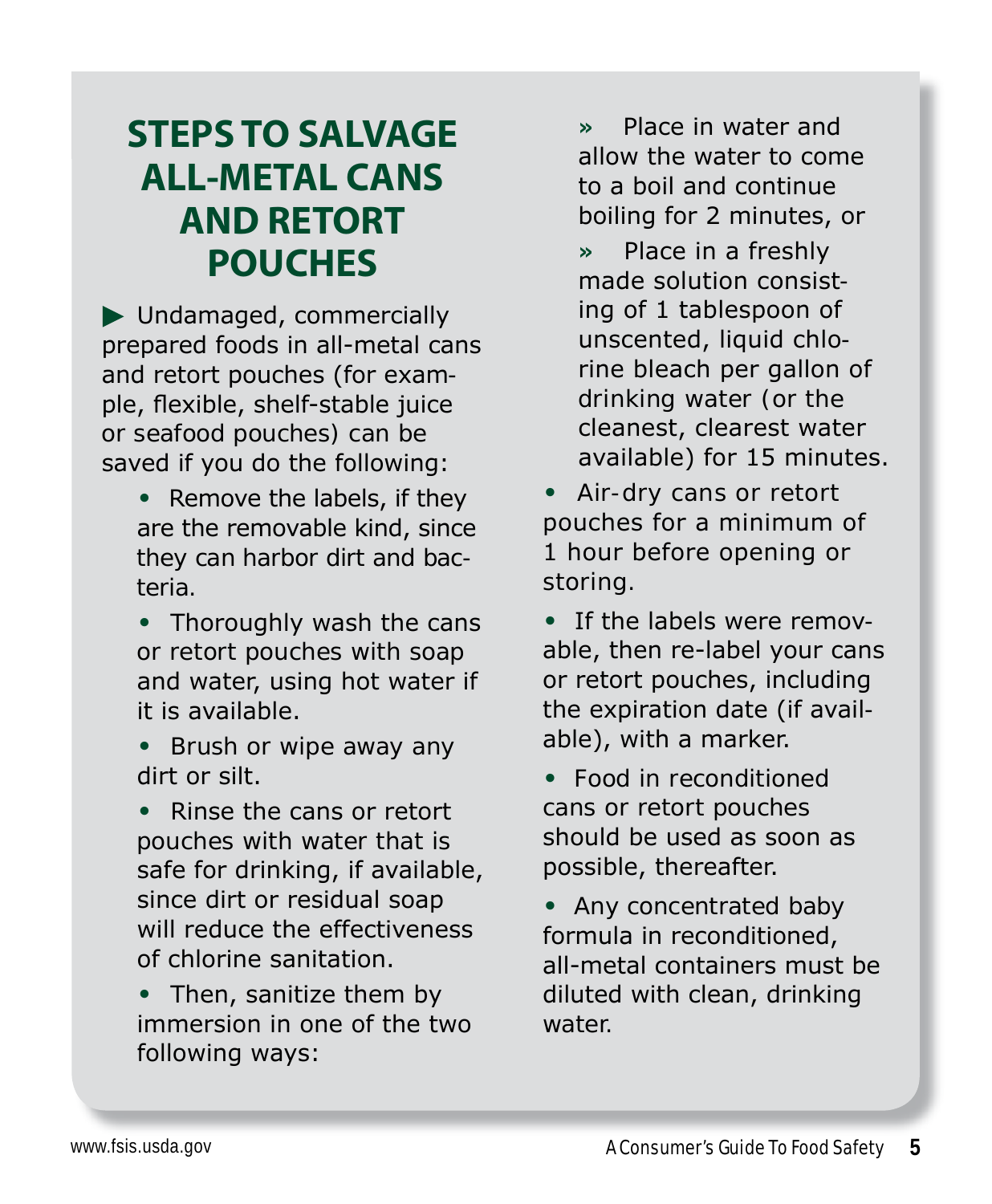## **Food Safety: Removing Odors from Refrigerators and Freezers**

*Refrigerators and freezers are two of the most important pieces of equipment in the kitchen for keeping food safe. We are instantly reminded of their importance when the power goes off, flooding occurs, or the unit fails, causing food to become unsafe and spoil. The odors that develop when food spoils can be difficult to remove. Use this information to learn how to remove odors from units or how to safely discard an affected unit.* 

#### **TO REMOVE ODORS FROM REFRIGERATORS AND FREEZERS**

If food has spoiled in a refrigerator or freezer and odors from the food remain, they may be difficult to remove. The following procedures may help but may have to be repeated several times.

- **•** Dispose of any spoiled or questionable food.
- **•** Remove shelves, crispers, and ice trays. Wash them thoroughly with hot water and detergent. Then rinse with a sanitizing solution (1 tablespoon unscented, liquid chlorine bleach per gallon of water).
- **•** Wash the interior of the refrigerator, including the door and gasket, with hot water



and baking soda. Rinse with sanitizing solution as above.

**•** Leave the door open for about 15 minutes to allow free air circulation.

If odor remains, try any or all of the following:

**•** Wipe inside of unit with equal parts vinegar and water. Vinegar provides acid which destroys mildew.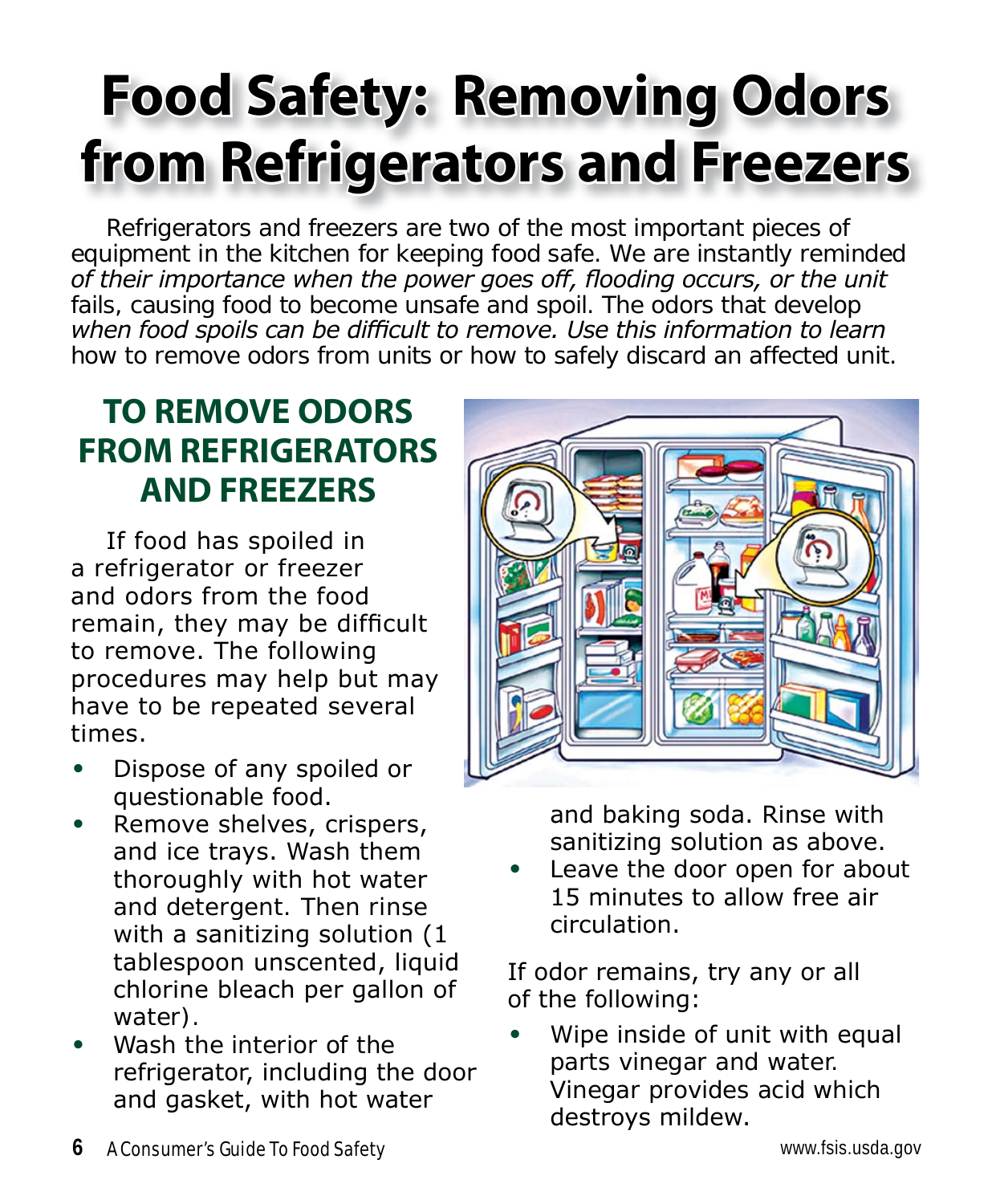- **•** Leave the door open and allow to air out for several days.
- **•** Stuff both the refrigerator and freezer with rolled newspapers. Close the door and leave for several days. Remove paper and clean with vinegar and water.
- **•** Sprinkle fresh coffee grounds or baking soda loosely in a large, shallow container in the bottom of the unit.
- **•** Place a cotton swab soaked with vanilla inside the freezer. Close door for 24 hours. Check for odors.
- **•** Use a commercial product available at hardware and housewares stores. Follow the manufacturer's instructions.

#### **IF ODORS REMAIN**

If odors cannot be removed, then the refrigerator or freezer may need to be discarded. If you need to discard the refrigerator or freezer, discard it in a safe manner:

- **•** "Childproof" old refrigerators so children do not get trapped inside. The surest way is to take the door off.
- **•** If the door will not come off, chain and padlock the door permanently and close tightly, or remove or disable the latch completely so the door will no longer lock when closed.

It is unlawful in many jurisdictions to discard old refrigerators without first removing the door.

Depending on where you live, your appliance will be picked up by your solid waste provider, a recycler, a retailer (if you buy a new unit), or program sponsored by local or regional utilities.